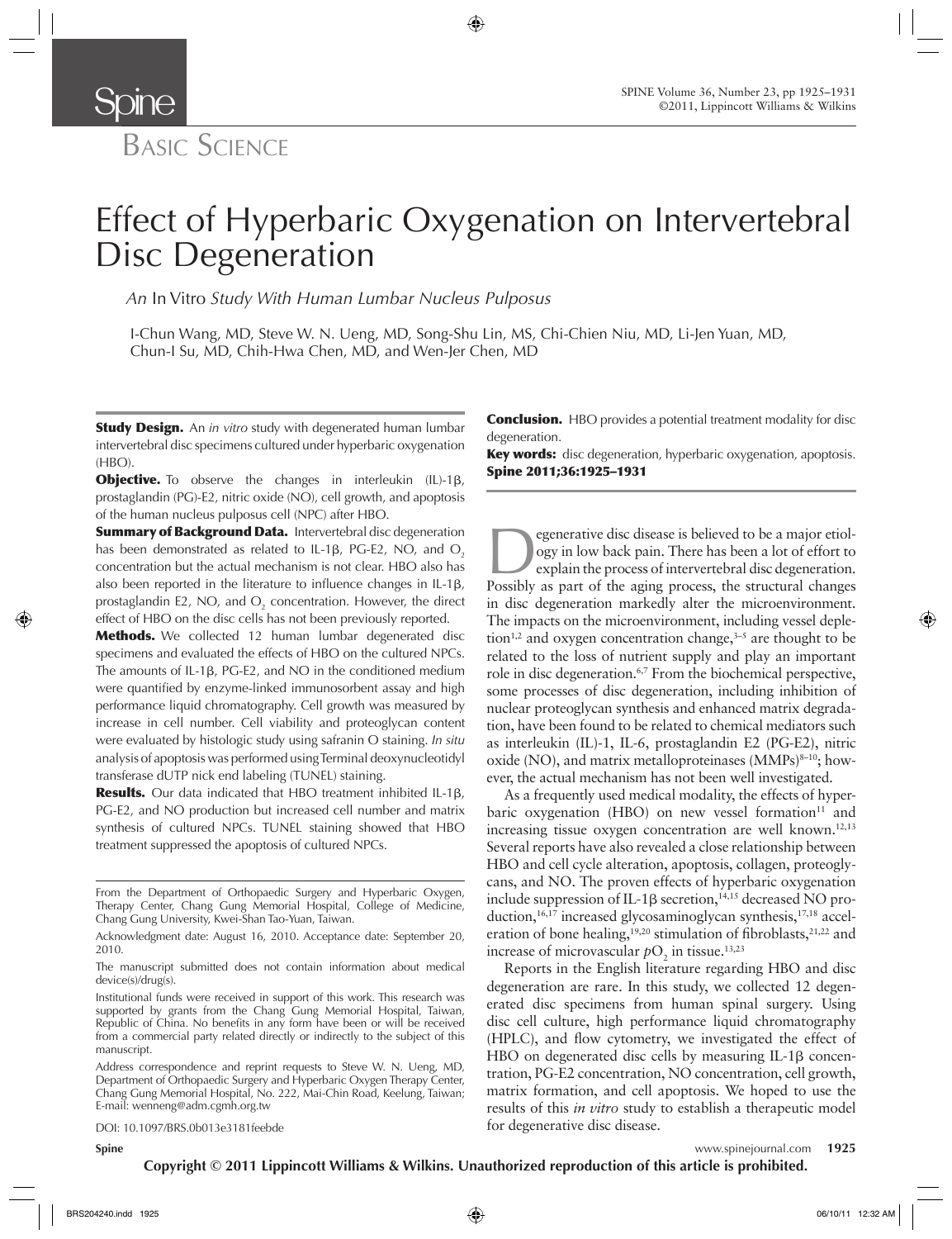## **MATERIALS AND METHODS**

Our experimental protocol was approved by the human subjects institutional review board at the Chang Gung Memorial Hospital.

In brief, we collected 12 degenerated disc specimens and evaluated the effects of HBO treatment on the degenerated intervertebral discs. Nuclei pulposi were collected from degenerated disc specimens after enzyme digestion and cultured in alginate beads. All hyperoxic cells were exposed to 100%  $O_2$  at 2.5 atmospheres absolute in a hyperbaric chamber. Cell growth was measured by increase in cell number. The amounts of IL-1β, PG-E2, and NO in the conditioned medium were quantified by enzyme-linked immunosorbent assay and HPLC. Cell viability and proteoglycan content were evaluated by histologic study using safranin O staining. *In situ* analysis of apoptosis was performed using TUNEL staining.

## **Nucleus Pulposus Cell Isolation and Culture**

Fresh disc tissue was harvested from the lumbar intervertebral discs of patients undergoing spinal surgery. Nuclei pulposi were separated from the nucleus tissue by performing sequential enzymatic digestion, first with 0.4% pronase (Sigma, St Louis, MO) for 1 hour and subsequently with 0.025% collagenase P (Boehringer Mannheim, Germany) and 0.004% DNase II (Sigma) at 37<sup>°</sup>C overnight. After digestion, the cells were washed extensively with DMEM/F-12 cell culture medium (Gibco BRL, Grand Island, NY), seeded in 3 fresh flasks at a density of 5000 cells/cm<sup>2</sup>, and incubated in a humidified atmosphere of  $5\%$  $CO<sub>2</sub>$  and 95% air until the cells attained confluence. Nucleus pulposus cells (NPCs;  $4 \times 10^6$  cells) were resuspended in 1.2% low-viscosity alginate (Sigma) in 0.15 mol/L sodium chloride. The cell suspension was passed gently through a 22-gauge needle connected to a 5-mL syringe into a 102-mmol/L calcium chloride solution, where each drop was immediately transformed into a semisolid microspheric bead. After 10 minutes of incubation at 37°C to facilitate further polymerization, the newly formed beads were washed 3 times with DMEM/F-12 to remove the excess calcium chloride. About 10 beads (4  $\times$  $10<sup>6</sup>$  cells) were placed in each well of a 24-well plate (Corning, Corning, NY) and then cultured in 0.4 mL DMEM/F-12 supplemented with 10% FBS. The cultures were maintained at 37°C in a humidified atmosphere of 5%  $CO_2$  and 95% air, with the medium being replaced every 2 days.

## **Exposure to Intermittent HBO**

The cells of the control group were maintained in 5%  $\rm CO_2/95\%$ Air throughout the experimental protocol. All hyperoxic cells were exposed to 100%  $O_2$  at 2.5 atm in a hyperbaric chamber (Sigma II, Perry Baromedical Corporation, Riviera Beach, FL) for 120 minutes per 48 hours. A series of 3 HBO treatments was used. At 24 hours after each treatment, conditioned media (CM) were collected and centrifuged at 1200g for 5 minutes to remove debris, and then stored at -70°C until analysis.

#### **IL-1** β **Enzyme-Linked Immunosorbent Assay**

The levels of IL-1 $\beta$  in the CM after hyperbaric or normobaric treatments were determined using a commercial immunoassay

kit (Quantikine Human IL-1β; R&D System). At 24 hours after each treatment, 200 μL of CM was sampled and analyzed according to the manufacturer's instructions. The measurements were performed in duplicate and results were normalized to  $10^6$  cells.

#### **PG-E2 Enzyme-Linked Immunosorbent Assay**

The levels of PG-E2 in the CM after hyperbaric or normobaric treatments were determined using a commercial immunoassay kit (Quantikine Human PG-E2; R&D System). At 24 hours after each treatment, 200 μL of CM was sampled and analyzed according to the manufacturer's instructions. The measurements were performed in duplicate. The results were normalized to 10<sup>6</sup> cells.

#### **Nitric Oxide Assay**

Cell production of NO was assessed as nitrite content of the CM. The levels of NO in the CM after hyperbaric or normobaric treatments were determined using the HPLC method. At 24 hours after each treatment, 1 mL of CM was diluted with 3.5 mL of double distilled, deionized water, deproteinated with 0.25 mL of Correz II solution (30%  $\text{ZnSO}_4$ .7H<sub>2</sub>O), and 0.25 mL of Correz I solution  $(15\% \text{ K}_4\text{Fe(CN)}_{6} \text{3H}_2\text{O})$  and then centrifuged at 11,000g for 5 minutes. Ten microliters of supernatant was injected into the HPLC device for analysis. The HPLC analysis was conducted using a Waters 600 Multisolvent Delivery System (Waters Asia Ltd., Taipei, Taiwan Branch). The guard column was a Hypersil ODS C18 column (150 mm 5 ID 4.6 mm, 3  $\mu$ m [Alltech, Deerfield, MI]). Separation was achieved using a Lichrospher 100 RP-18 column (125 mm 5 I.D. 4 mm, 5 μm [Merck, Darmstadt, Germany]). The mobile phase was 0.01 M n-octylamine added to 2% acetonitrile. The pH was adjusted to 6 using sulfuric acid. The absorbance was monitored at 205 nm and the flow rate was 1.2 mL/min. The measurements were performed in duplicate. The results were normalized to 10<sup>6</sup> cells.

## **Cell Growth Assays**

Cell growth was measured by increase in cell number after treatment. At intervals of 48, 96, and 144 hours, the alginate beads from each well were solubilized by incubating them at  $37^{\circ}$ C for 20 minutes in a dissolving buffer (pH 6.8) containing 55 mmol/L sodium citrate, 30 mmol/L disodium EDTA, and 0.15 mol/L sodium chloride. After mild centrifugation, the cell pellet was washed twice with the dissolving buffer, collected by centrifugation, resuspended in PBS, and then the cells were counted using a hemocytometer.

## **Safranin O Staining for Proteoglycan Detection**

At intervals of 48 and 144 hours, the alginate beads were collected and fixed in 4% paraformaldehyde for 4 hours at room temperature and subsequently dehydrated in a graded series of ethanol, washed with xylene, and embedded in paraffin. Samples were cut to a thickness of  $5 \mu m$  using a microtome (Leica Inc., Deerfield, IL). Four sample sections of each group (control and HBO) were stained with Safranin O with a dye concentration of 0.1% for 6 minutes at pH 5.7. Positive staining was detected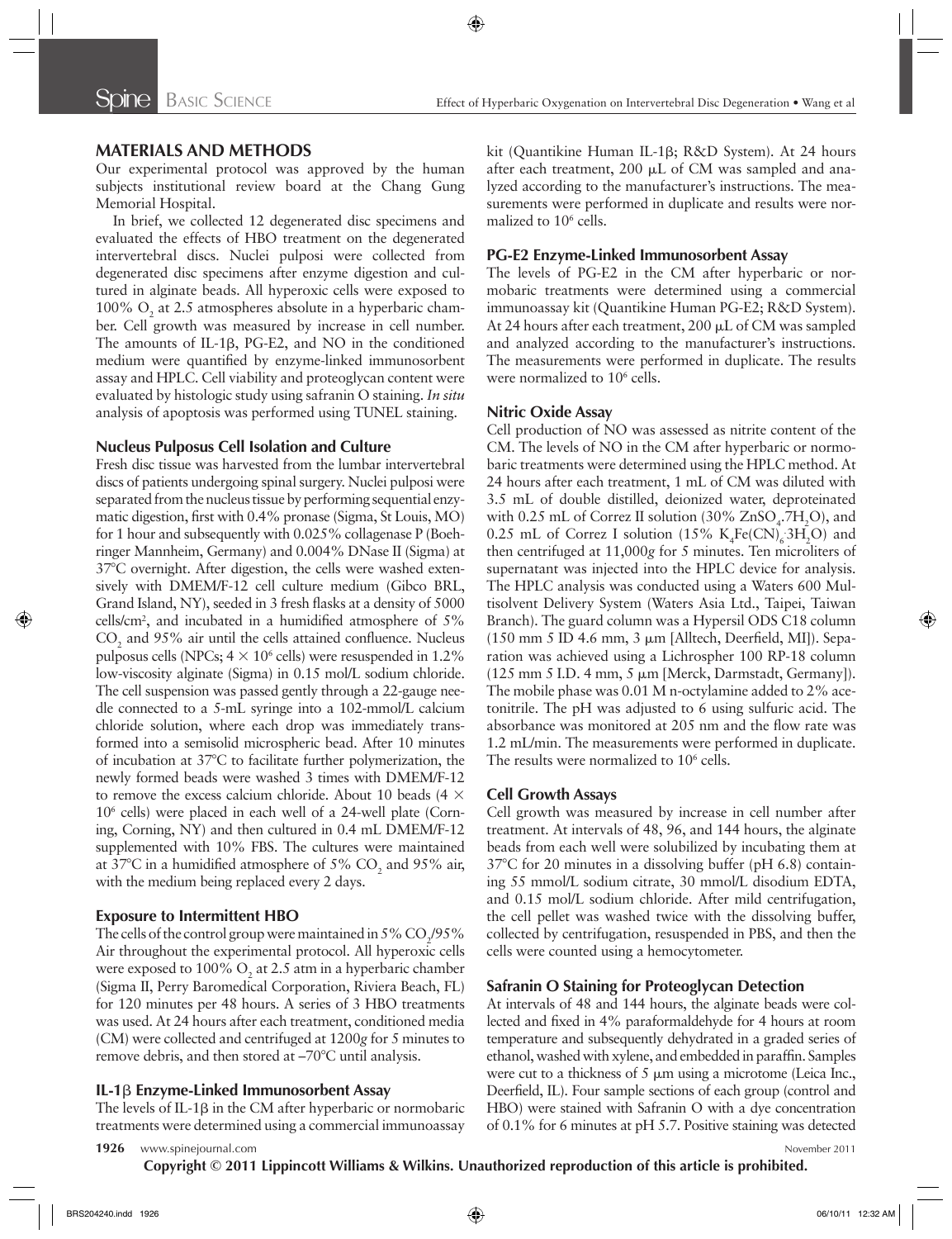| TABLE 1. Effect of Hyperbaric Oxygenation on<br>IL-1 $\beta$ Concentration (pg/mL, n = 4) at<br><b>Three Time Points</b> |                      |                  |        |
|--------------------------------------------------------------------------------------------------------------------------|----------------------|------------------|--------|
|                                                                                                                          | <b>Control Group</b> | <b>HBO Group</b> |        |
| 48 h                                                                                                                     | $1.775 \pm 0.32$     | $1.110 \pm 0.14$ | < 0.01 |
| 96h                                                                                                                      | $2.283 \pm 0.34$     | $1.350 \pm 0.23$ | < 0.01 |
| 144 h                                                                                                                    | $2.881 \pm 0.26$     | $1.540 \pm 0.31$ | < 0.05 |

during the incubation, indicating the presence of proteoglycan. All staining procedures were performed at room temperature.

## **TUNEL Staining for Apoptosis Detection**

*In situ* analysis of apoptosis was performed using a cell death detection kit, (POD, Roche, Mannheim, Germany) according to the manufacturer's instructions with slight modification. Five-micrometer sample sections of each group (control and HBO) were floated onto poly-L-lysine-coated slides, deparaffinized in xylene, passed through decreasing gradations of ethanol, treated with proteinase K (20 Lg/mL, Sigma, St. Louis, MO) for 15 minutes, and quenched of endogenous hydrogen peroxidase activity in 3% hydrogen peroxide. After a series of rinses, the sample was labeled with TUNEL reaction mixture for 60 minutes at 37°C. The color was developed with a DAB peroxidase substrate kit (Vector Lab., CA) and 0.1% methyl green was used as a counter stain. Each image was captured by a digital camera (DP 50; Olympus, Shibuya-ku, Tokyo) and the positive stained cells were quantified using Image-Pro Plus 5.0 image analysis software (Media Cybernetics, Silver Spring, MD).

## **STATISTICAL ANALYSIS**

Data are given as mean  $\pm$  standard error of the noted in the results. *P* value for the Student *t* test was calculated and

| TABLE 2. Effect of Hyperbaric Oxygenation on<br>PG-E2 Concentration (pg/10 <sup>6</sup> Cells,<br>$\overline{n} = 4$ at Three Time Points |                      |                  |        |
|-------------------------------------------------------------------------------------------------------------------------------------------|----------------------|------------------|--------|
|                                                                                                                                           | <b>Control Group</b> | <b>HBO Group</b> |        |
| 48 h                                                                                                                                      | $2196 \pm 173$       | $1844 \pm 112$   | < 0.05 |
| 96 h                                                                                                                                      | $2383 \pm 116$       | $2012 \pm 103$   | < 0.05 |
| 144 h                                                                                                                                     | $2167 \pm 172$       | $1803 \pm 124$   | < 0.05 |

a *P* value of less than 0.05 defined statistically significant differences.

## **RESULTS**

## **Effect of HBO on Expression of IL-1β**

In the control group, the average concentration of IL-1 $\beta$ detected in the CM at each time point was 1.775 pg/mL (48 hours), 2.283 pg/mL (96 hours), and 2.881 pg/mL (144 hours). In the HBO group, the average concentration of IL-1β detected in the CM after each HBO treatment was 1.110 pg/mL (48 hours), 1.350 pg/mL (96 hours), and 1.540 pg/mL (144 hours [Table 1]). The results showed that the HBO group had a lower level of IL-1β and the difference between the control group and HBO group at each time point was statistically significant.  $(P < 0.01$  at 48 and 96 hours,  $P < 0.005$  at 144 hours; Figure 1).

## **Effect of HBO on Expression of PG-E2**

In the control group, the level of PG-E2 in the CM detected at each time point was 2196 pg/10<sup>6</sup> cells (48 hours), 2383 pg/10<sup>6</sup> cells (96 hours), and  $2167$  pg/ $10<sup>6</sup>$  cells (144 hours). The level of PG-E2 detected in the CM of the HBO group after each HBO treatment was 1844 pg/10<sup>6</sup> cells (48 hours), 2012 pg/10<sup>6</sup> cells (96 hours), and  $1803$  pg/ $10<sup>6</sup>$  cells (144 hours; Table 2). It







**Figure 2.** The average PG-E2 concentration of the control group and HBO group after each HBO treatment. The HBO group has a lower PG-E2 concentration at each time point and the differences between the groups were statistically significant.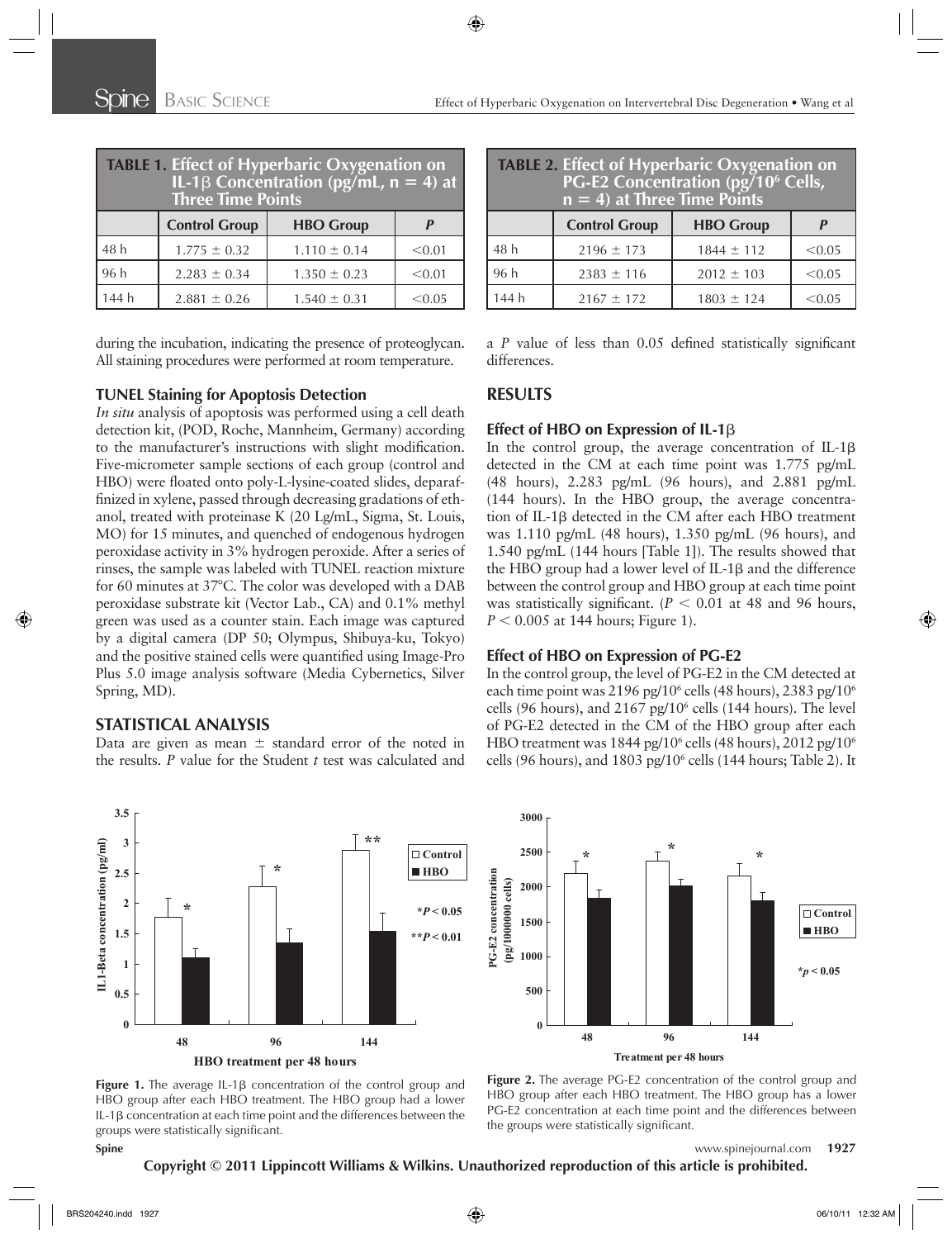| <b>TABLE 3. Effect of Hyperbaric Oxygenation</b><br>$\overline{ABO}$ on NO Concentration ( $\mu$ M/10 <sup>6</sup><br>Cells, $n = 4$ ) at Three Time Points |                      |                  |        |
|-------------------------------------------------------------------------------------------------------------------------------------------------------------|----------------------|------------------|--------|
|                                                                                                                                                             | <b>Control Group</b> | <b>HBO Group</b> |        |
| 48 h                                                                                                                                                        | $90.8 \pm 13.2$      | $90.4 \pm 10.7$  | > 0.05 |
| 96 h                                                                                                                                                        | $121.4 \pm 21.4$     | $71.0 \pm 11.3$  | < 0.05 |
| 144 h                                                                                                                                                       | $190.3 \pm 18.5$     | $30.9 \pm 5.3$   |        |

was obvious that the HBO group had a lower level of PG-E2 than the control group and the differences were statistically significant ( $P < 0.05$ ; Figure 2).

#### **Effect of HBO on Expression of NO**

In the control group, the concentration of NO detected in the CM at each time point was 90.8  $\mu$ mol/L/10<sup>6</sup> cells (48 hours), 121.4  $\mu$ mol/L/10<sup>6</sup> cells (96 hours), and 190.3  $\mu$ mol/L/10<sup>6</sup> cells (144 hours). In the HBO group, the concentration of NO detected in the CM after each HBO treatment was 90.4 μmol/L/10<sup>6</sup> cells (48 hours), 71 μmol/L/10<sup>6</sup> cells (96 hours), and 30.9  $\mu$ mol/L/10<sup>6</sup> cells (144 hours; Table 3). There was a trend of decreasing NO concentration after each HBO treatment and it was statistically significant at 96 hours ( $P < 0.05$ ) and 144 hours ( $P < 0.01$ ; Figure 3).

## **Effect of HBO on Cell Growth and Matrix Synthesis of Nucleus Pulposus**

In the control group, the average number of cells per well at different time points was  $1.44 \times 10^6$  cells/well (48 hours),  $1.7 \times 10^6$  cells/well (96 hours), and  $1.82 \times 10^6$  cells/well (144 hours). In the HBO group, the average number of cells per well after each HBO treatment was  $1.68 \times 10^6$  cells/well (48 hours),  $1.92 \times 10^6$  cells/well (96 hours), and 2.46  $\times$  $10<sup>6</sup>$  cells/well (144 hours; Table 4). The results showed that

| <b>TABLE 4. Effect of Hyperbaric Oxygenation</b><br>(HBO) on Nucleus Pulposus Cell No.<br>$(10^6 \text{ Cells/per Well}, n = 4)$ at Three<br><b>Time Points</b> |                      |                   |        |
|-----------------------------------------------------------------------------------------------------------------------------------------------------------------|----------------------|-------------------|--------|
|                                                                                                                                                                 | <b>Control Group</b> | <b>HBO Group</b>  |        |
| 48 h                                                                                                                                                            | $1.440 \pm 0.114$    | $1.680 \pm 0.108$ | >0.05  |
| 96 h                                                                                                                                                            | $1.700 \pm 0.145$    | $1.920 \pm 0.161$ | >0.05  |
| 144 h                                                                                                                                                           | $1.820 \pm 0.186$    | $2.460 \pm 0.152$ | < 0.05 |

the HBO group had more cells than the control group after each HBO treatment; the difference between control group and HBO group was statistically significant at 144 hours  $(P < 0.05$ ; Figure 4). Safranin O staining was performed for both groups at the time points of 48 and 144 hours; the HBO group also demonstrated a more cellular appearance with abundant matrix formation (Figure 5).

## **Effect of HBO on Apoptosis of Nucleus Pulposus**

In the control group, numerous of TUNEL-labeled cells were observed (Figure 6A) when compared to the HBO group (Figure 6B). The quantitative results for apoptotic NPCs are summarized in Table 5. HBO treatment significantly suppressed the apoptosis of NPCs  $(P < 0.01)$ .

#### **DISCUSSION**

Most physicians believe that intervertebral disc degeneration is a source of chronic pain. Being a natural part of the aging process, the pathophysiology of disc degeneration is still being investigated. As the largest avascular tissue in the body, the intervertebral disc has a relatively low oxygen status, but the actual mechanism and the impact of change on oxygen concentration is still unclear. 24 With regard to anatomy, the aging or degenerated disc undergoes structural change with vascular depletion, endplate calcification, and disc size increase that



**Figure 3.** The average NO concentration of the control group and HBO group after each HBO treatment. At the time points of 96 and 144 hours, the HBO group had a significantly lower NO level ( $P < 0.05$ ) and  $P < 0.01$ , respectively)



**Figure 4.** The average nucleus pulposus cell number of the control group and HBO group after each HBO treatment. The HBO group had a trend of lower nucleus pulposus cell number. At the time point of 144 hours, the difference was statistically significant  $(P < 0.05)$ 

#### **1928** www.spinejournal.com **November 2011**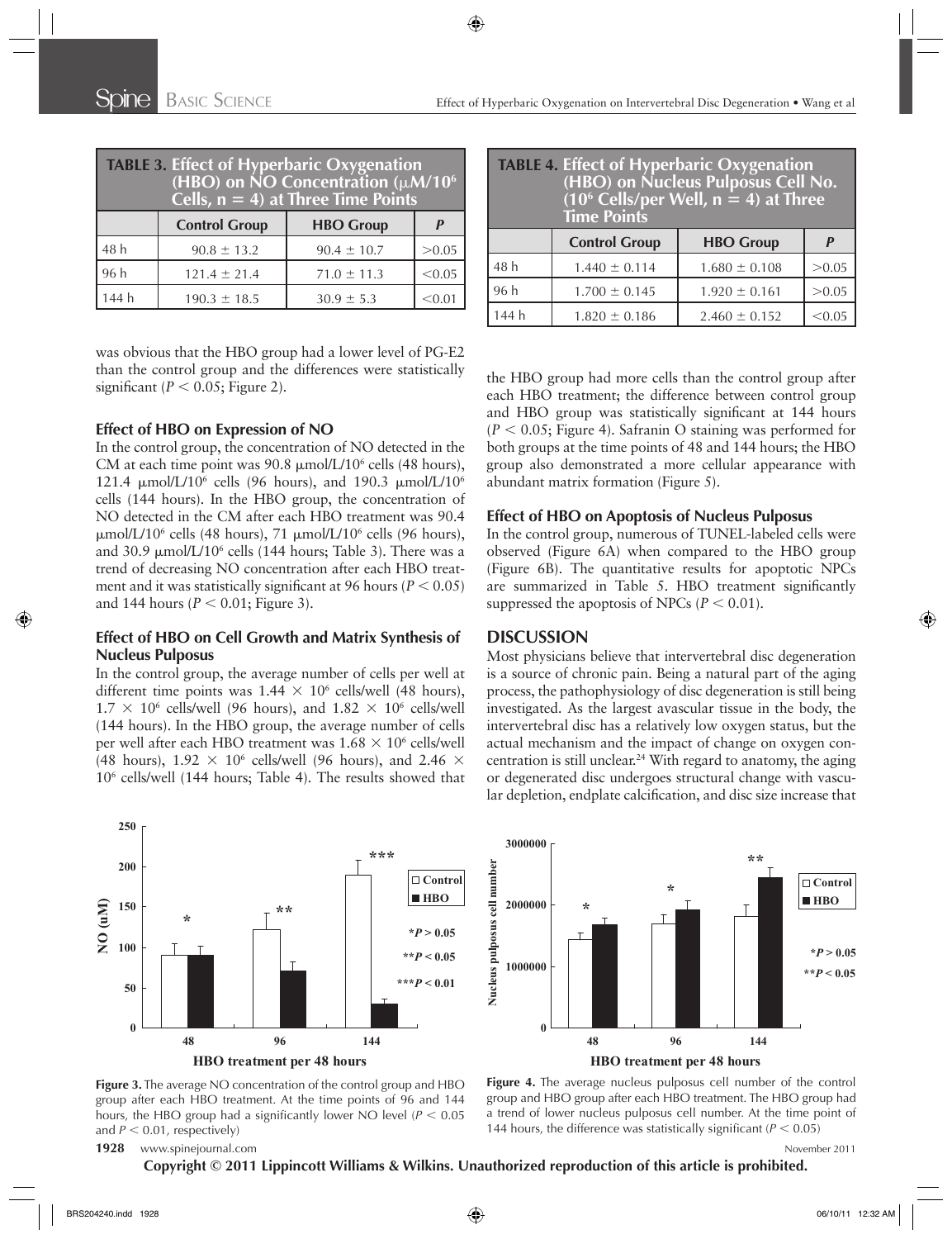

**Figure 5.** Safranin O staining for both groups at the time points of 48 hours and 144 hours: (**A**) control group at 48 hours; (**B**) HBO group at 48 hours; (**C**) control group at 144 hours; (**D**) HBO group at 144 hours). A more cellular appearance with abundant matrix formation was apparent in the HBO group.

decreases nutrient supply or waste removal.<sup>25</sup> These structural changes also change the microenvironment, especially with regard to the oxygen content.<sup>5,6</sup> Meanwhile, with respect to the biochemical basis, Kang *et al*<sup>8,26</sup> have reported that the cells of the intervertebral disc are biologically responsive and increase their production of matrix metalloproteinases, nitric oxide, IL-6, and PG-E2 when stimulated by IL-1β. Liu *et al*<sup>27</sup> also reported that human herniated lumbar disc cultures spontaneously produce NO which inhibits proteoglycan synthesis in the intervertebral disc. Their study revealed that NO plays an important role in the regulation of disc cell metabolism under mechanical stress and in the pathophysiology of intervertebral disc degeneration. These studies have shown that disc degeneration is related to inhibition of nuclear synthesis and enhanced matrix degradation caused by some mechanical mediators such as IL-1, IL-6, NO, PG-E2, and matrix metalloproteinases.<sup>8-10</sup>

Hyperbaric oxygenation is a useful modality for treating many diseases. By increasing the local oxygen concentration under pressurization, it is well known that HBO can promote neovascularization, $11$  enhance wound healing by activating fibroblasts,<sup>22</sup> combat infection by increasing phagocytosis of leukocytes,<sup>28</sup> and inhibit toxin formation.<sup>29</sup> Recently, with regard to the biochemical aspect, several reports have disclosed a relationship between HBO ad proinflammatory cytokines, PG, and NO synthesis. Weisz *et al*<sup>14</sup> reported that HBO treatment in Crohn's disease decreased tumor necrosis factor-α, IL-1, and IL-6 secretion by monocytes. Yin *et al*30 reported that the neuroprotective effect of HBO might lead to an inhibition of cyclooxygenase-2 overexpression. Kurata *et al*<sup>31</sup> demonstrated that hyperbaric oxygenation reduces the cytostatic activity and transcription of the nitric oxide synthetase gene of mouse peritoneal macrophages. On the basis of the results of these studies, it is reasonable to presume that HBO can halt the process of inflammation or its consequences, although the mechanisms



**Figure 6.** TUNEL staining for both groups at the time point of 144 hours: (**A**) control group, (**B**) HBO group. Reduced expression of TUNEL-labeled cells is seen in the HBO group.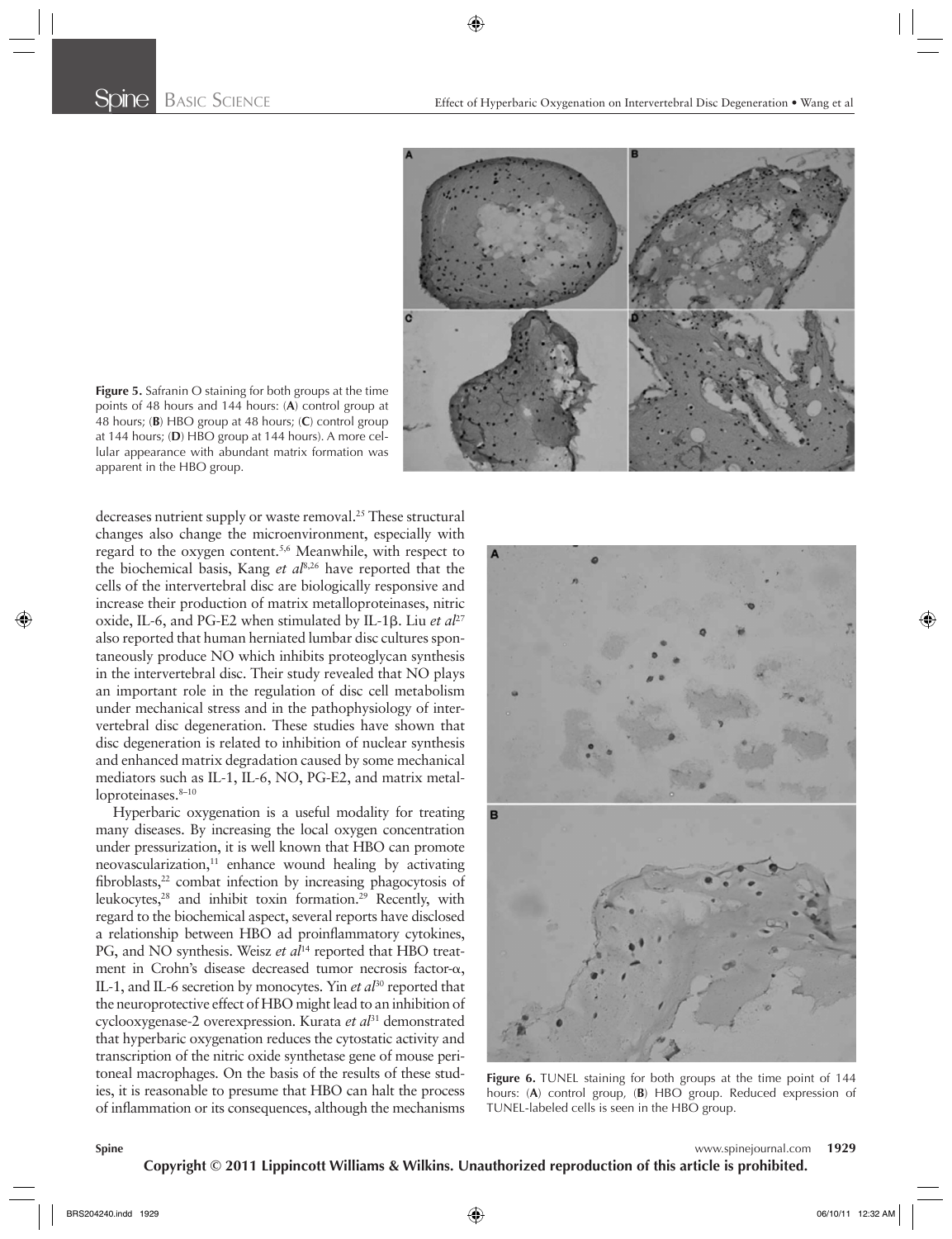| <b>TABLE 5. TUNEL Staining Cell Count (n = 4)*</b> |                 |                 |  |
|----------------------------------------------------|-----------------|-----------------|--|
| <b>Apoptotic Cell</b>                              | <b>Positive</b> | <b>Negative</b> |  |
| Control group                                      | 17              |                 |  |
| HBO group                                          |                 | 25              |  |
| *The Fisher exact test, $P < 0.01$ .               |                 |                 |  |

underlying the relationships between HBO and these inflammatory cytokines or chemical mediators are not clear.

Possibly, because of the relatively avascular character of the intervertebral disc, reports in the literature regarding HBO and intervertebral disc cells are rare. Only a few reports have focused on measuring oxygen concentration change in the disc cell under normal atmospheric pressure. Holm *et al*<sup>32</sup> demonstrated that the oxygen tension in the nucleus pulposus has a rapid response time as the oxygen tension in the arterial blood is changed by regulating the oxygen concentration in the inspired air. Hence, it is reasonable to presume that HBO can increase the oxygen concentration in the intervertebral disc. From the point of view of embryology, Kim *et al*<sup>33</sup> have reported that the nucleus pulposus originates from the cartilage of the intervertebral endplate and NPCs are similar in character chondrocytes. It is interesting that the nucleus pulposus not only has a similar avascular environment but the NPCs also share the same embryological origin as chondrocytes of cartilage. In a study of chondrocytes in cartilage, Yuan *et al*<sup>17</sup> demonstrated that attenuation of apoptosis and enhancement of proteoglycan synthesis in rabbit cartilage defects by hyperbaric oxygen treatment are related to the suppression of nitric oxide production.

On the basis of the earlier description, we hypothesized that HBO may have an influence on disc degeneration. In this *in vitro* study, HBO treatment increased cell growth (Figure 4) and matrix synthesis (Figure 5), but suppressed apoptosis of the NPCs (Figure 6). We also demonstrated that HBO treatment can be anti-inflammatory by suppressing the production of inflammatory cytokines and chemical mediators including IL-1β (Figure 1), PG-E2 (Figure 2), and NO (Figure 3) in cultured NPCs. Although the mechanisms that explain these results are not clear, the benefit of HBO therapy on cultured NPCs may offer a potential therapy for treating disc degeneration or even chronic back pain in 3 possible ways. First, the ability of HBO to decrease NPC apoptosis and promote matrix synthesis can be applied in treatment of mechanical back pain by halting the structural change or aging process. Second, the demonstration that HBO has an anti-inflammatory effect can be applied in treatment of chemical back pain, which is caused by nerve irritation with inflammatory cytokines. Third, as in the development of tissue engineering or gene therapy for treating degenerative disc disease, HBO may offer as an adjuvant therapy or even precondition the stem cell and scaffold before and after implantation.<sup>34,35</sup> However, before being applied clinically, further animal studies are necessary to verify the benefit of HBO on disc degeneration.

## ➢ **Key Points**

- **Q** Hyperbaric oxygenation increases cell growth and matrix synthesis but inhibits apoptosis of the human NPC *in vitro.*
- $\Box$  Hyperbaric oxygenation inhibits IL-1β, PG-E2, and NO production in the human NPC *in vitro.*
- $\Box$  Further animal studies are necessary to verify the influence of hyperbaric oxygenation on intervertebral disc degeneration.

#### **References**

- 1. Bernick S, Cailliet R. Vertebral end-plate changes with aging of human vertebrae. Spine 1982;7:97-102.
- 2. Donisch EW, Trapp W. The cartilage endplates of the human vertebral column (some considerations of postnatal development) . *Anat Rec* 1971;169:705-16.
- 3. Stairmand J, Holm S, Urban J. Factors influencing oxygen concentration gradients in the intervertebral disc. A theoretical analysis . *Spine* 1991;16:444-9.
- 4. Ishihara H, Urban JP. Effects of low oxygen concentrations and metabolic inhibitors on proteoglycan and protein synthesis rates in the intervertebral disc. *J Orthop Res* 1999;17:829-35.
- 5. Bibby SR, Jones DA, Ripley RM, et al. Metabolism of the intervertebral disc: effects of low levels of oxygen, glucose and pH on rates of energy metabolism of bovine nucleus pulposus cells . *Spine* 2005:30:487-96.
- 6. Urban JP, Smith S, Fairbank JC. Nutrition of the intervertebral disc. Spine 2004;29:2700-9.
- 7. Jünger S, Gantenbein-Ritter B, Lezuo P, et al. Effect of limited nutrition on in situ intervertebral disc cells under simulatedphysiological loading. Spine 2009;34:1264-71.
- 8. Kang JD, Stefanocic-Racic M, McIntyre LA, et al. Toward a biochemical understanding of human intervertebral disc degeneration and herniation. Contributions of nitric oxide, interleukins, prostaglandin E2, and matrix metalloproteinases. *Spine* 1997;22: 1065 – 73.
- 9. Podichetty VK. The aging spine: the role of inflammatory mediators in intervertebral disc degeneration. *Cell Mol Biol* 2007;53:4-18.
- 10. Kanemoto M, Hukuda S, Komiya Y, et al. Immunohistochemical study of matrix metalloproteinase-3 and tissue inhibitor of metalloproteinase-1 in human intervertebral discs. Spine 1996;21:1-8.
- 11. Sander AL, Henrich D, Muth CM, et al. In vivo effect of hyperbaric oxygen on wound angiogenesis and epithelialization. Wound *Repair Regen* 2009;17:179-84.
- 12. Korhonen K, Kuttila K, Niinikoski J. Subcutaneous tissue oxygen and carbon dioxide tensions during hyperbaric oxygenation: an experimental study in rats. *Eur J Surg* 1999;165:885-90.
- 13. Rockswold SB, Rockswold GL, Zaun DA, et al. A prospective, randomized clinical trial to compare the effect of hyperbaric to normobaric hyperoxia on cerebral metabolism, intracranial pressure, and oxygen toxicity in severe traumatic brain injury . *J Neurosurg* 2010;112:1080-94.
- 14. Weisz G, Lavy A, Adir Y, et al. Modification of in vivo and in vitro TNF- $\alpha$ , IL-1, and IL-6 secretion by circulating monocytes during hyperbaric oxygen treatment in patients with perianal Crohn's disease. *J Clin Immunol* 1997;17:154-9.
- 15. Yang Z, Nandi J, Wang J, et al. Hyperbaric oxygenation ameliorates indomethacin-induced enteropathy in rats by modulating TNF-alpha and IL-1 beta production. *Dig Dis Sci* 2006;51:  $1426 - 33$ .
- 16. Chung E, Zelinski LM, Ohgami Y, et al. Hyperbaric oxygen treatment induces a 2-phase antinociceptive response of unusually long duration in mice. *J Pain* 2010;11:847-53.
- 17. Yuan LJ, Ueng SW, Lin SS, et al. Attenuation of apoptosis and enhancement of proteoglycan synthesis in rabbit cartilage defects

**1930** www.spinejournal.com **November 2011**